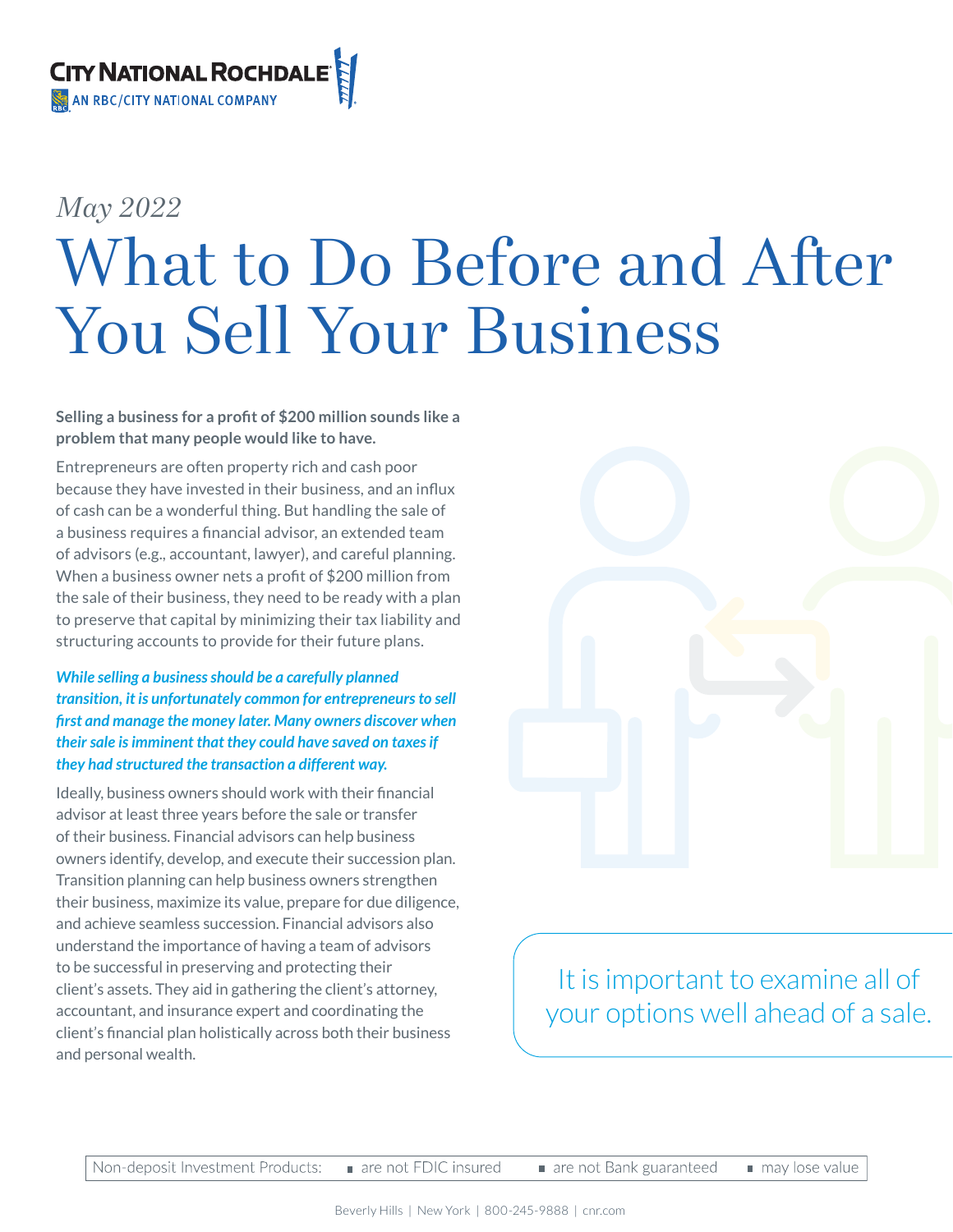#### THE EMOTIONAL IMPACT OF SELLING YOUR BUSINESS

A major transition such as selling a business requires an intertwined life plan and financial plan. Business owners need to recognize that the sale of their business will have an impact on their family and their lifestyle. Now that they are free from running the business, they need to decide what they want to do next. Is there a passion they want to pursue outside of the business? Do they want to go back to school or start a new business? Do they want to spend time on philanthropic causes or traveling? Each decision has an impact on their financial plan, along with their age, their family, and their other assets.

People who sell their business when they are in their 60's or 70's often have a tremendous sense of loss around what they have built. They need to figure out how to replace the adrenaline of being an entrepreneur. One of the first things a financial advisor and wealth strategist will talk about with business owners getting ready to sell is what they want to do next and how they will use the capital from the sale.

Mapping out cash flow and deciding when and how to gift money to family members and to charities should all be part of the post-sale discussion.

#### PLANNING AFTER YOUR BUSINESS SALE

If a business has already been sold, the short-term plan should be to immediately establish a living trust to protect the assets of the sale. If the seller already has a living trust in place, they can adjust the trust to accommodate the influx of cash. Another option is to place some of the assets from the sale into a donor- advised fund, a charitable trust, or a family foundation.

The biggest issue for someone who has not planned in advance of a sale is tax mitigation. It is important to meet with a financial advisor as soon as possible to develop a plan. Sellers who plan to invest in a new business need to develop a strategy to minimize their taxes while protecting and growing their assets for their next endeavor. If the sale is confirmed but has yet to be finalized, it may be possible to structure the deal to minimize the tax burden by gifting part of the business.

#### HOW TO STRUCTURE A BUSINESS SALE

Pre-planning a sale affords business owners the opportunity to make sure the transaction is tax-efficient. Business owners want to make sure they have arranged the sale to minimize their risk of not seeing the full payment for the business. They can also secure their investment options ahead of time so they have a plan for their immediate postsale needs. A common practice for many business owners is to dissolve their business rather than sell it. Others gift a business to their heirs. Any decision should be carefully planned in advance of a sale with input and guidance from the owner's team of trusted advisors (financial advisor, attorney, accountant, etc.).

Entrepreneurs often want to sell their business to insiders to keep the company alive, but it takes a lot of planning to determine who will run it. Business owners sometimes think selling to a third party is the best answer if they want a life after the business sells. But sales to a third party can be complicated by an additional layer of liability, so it is important to immediately protect as much of the assets from the sale as possible.

Structuring a sale with all cash upfront is often ideal, but some sellers agree to a payout over time. If the owners get the money upfront and the business goes bankrupt the next day, they do not need to worry. If they are getting a payout, they have an interest in making sure the business continues to thrive.

How much someone garners from the sale of their business depends in part on who they sell it to. Owners who sell to family members or to their employees are likely to get less than if they sold to a third party, but there is a potential tax benefit to the sellers if they choose an employee stock ownership plan (ESOP). For example, a business owner could sell their business to their employees through an ESOP and retain a five-year consulting position to guide them through the transition. Some owners also stay on the board of directors so they know what is happening to the business they built.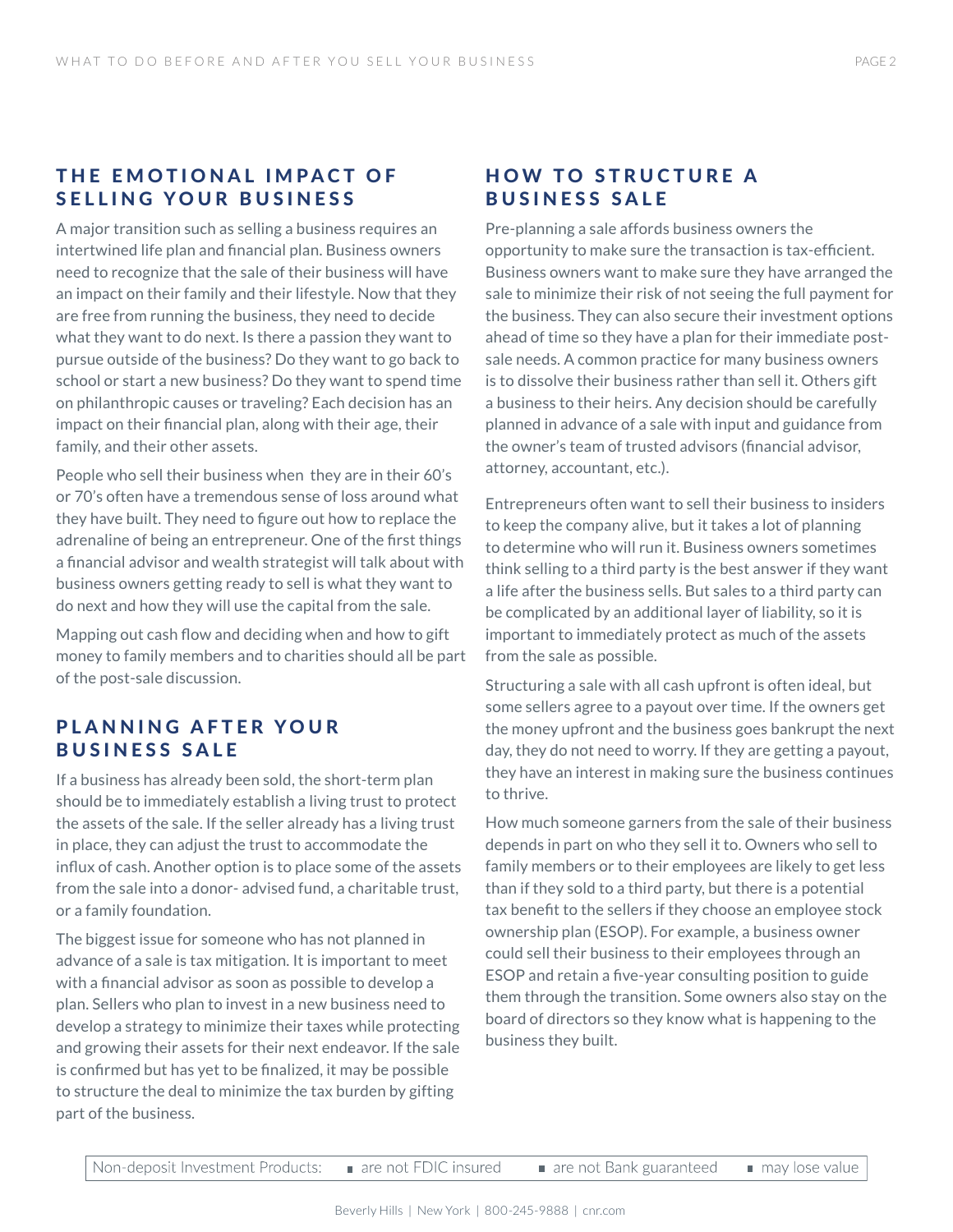Business owners need to consider their goals for selling their business, such as creating an income stream or increasing their charitable giving, or both. One technique is to gift the business to a charitable remainder trust, a taxexempt entity, so there are no tax consequences from the sale. This can be structured to create an income stream to the grantor during the trust term, with the remainder going to a charitable beneficiary.

### HOW FAMILY DYNAMICS CAN AFFECT A BUSINESS SALE

Businesses sometimes have a buy-sell agreement that stipulates how and when a partner's or shareholder's ownership interest may be transferred in the event of departure or death. Buy-sell agreements must be reviewed every few years to make sure they are aligned with the owners' goals and are adequately funded, usually with an insurance policy. The terms of the buy-sell agreement may determine a method for valuing the business and dictate whether the payout is an installment or a lump sum. The business owner's team of trusted advisors can help with maintaining and updating a buy-sell agreement. If the business owner unexpectedly passes away, the advisors are also well-positioned to help the appropriate parties (e.g., surviving spouse) navigate and execute the buy-sell agreement.

*Pre-sale and post-sale planning are essential for business owners to ensure the safety of their post-transaction lifestyles. Talking to their team of trusted advisors well before selling a business can result in a smoother process that maximizes the profit and protects the proceeds for the owner and the owner's family.*

## **Consider the following example:**

**A client is the CEO and 50% owner in a business started by his father. The CEO's brother owns the remaining 50. Other than the CEO's oldest son, who has no ownership in the business, there are no other family members who work in the business as employees. The CEO wants to retire in the next few years, sell 40% of his share of the business to his brother, and keep 10% for his son. The client and his trusted advisors should discuss the importance of maintaining harmony between his son and his brother, who will continue to work together, as well as the overall viability of the business. It is imperative to have a family governance structure and business succession plan to ensure that all family members and key stakeholders are on the same page.** 

To learn more, contact your Financial Advisor or CNR Senior Investment Consultant or Portfolio Manger.